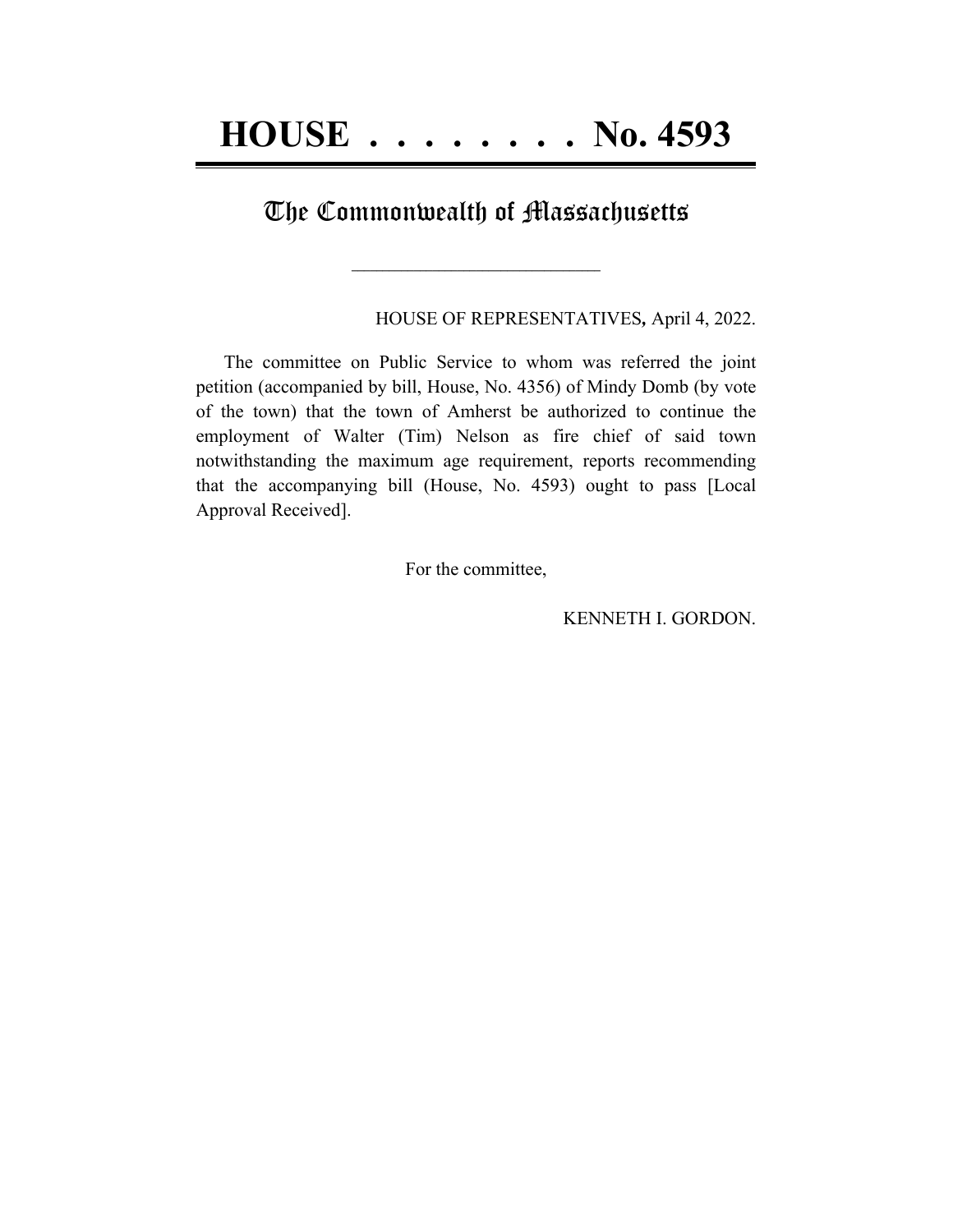## The Commonwealth of Massachusetts

**In the One Hundred and Ninety-Second General Court (2021-2022) \_\_\_\_\_\_\_\_\_\_\_\_\_\_\_**

**\_\_\_\_\_\_\_\_\_\_\_\_\_\_\_**

An Act authorizing the town of Amherst to continue the employment of Walter (Tim) Nelson.

Be it enacted by the Senate and House of Representatives in General Court assembled, and by the authority *of the same, as follows:*

| $\mathbf{1}$   | SECTION 1. Notwithstanding any general or special law to the contrary, town of                     |
|----------------|----------------------------------------------------------------------------------------------------|
| 2              | Amherst fire chief Walter (Tim) Nelson may continue in such position until reaching the age of     |
| 3              | 70; provided, however, that he is mentally and physically capable of performing the duties of      |
| $\overline{4}$ | such position. The town manager may, at the expense of said fire chief, require him to be          |
| 5              | examined by an impartial physician designated by the town manager to determine such                |
| 6              | capability. The fire chief's employment shall continue until he reaches the age of 70, the date of |
| 7              | retirement, or his non-reappointment or termination, whichever occurs first, provided that he is   |
| 8              | mentally and physically capable of performing the duties of his office.                            |
| 9              | SECTION 2. No further deductions shall be made from the regular compensation of fire               |
| 10             | chief Walter (Tim) Nelson under chapter 32 of the General Laws for any service performed           |
| 11             | subsequent to reaching age 65. Upon the retirement from the office of fire chief, Walter (Tim)     |
| 12             | Nelson shall receive a superannuation retirement allowance equal to that to which he would have    |
| 13             | been entitled had he retired upon reaching age 65, if any.                                         |
|                |                                                                                                    |